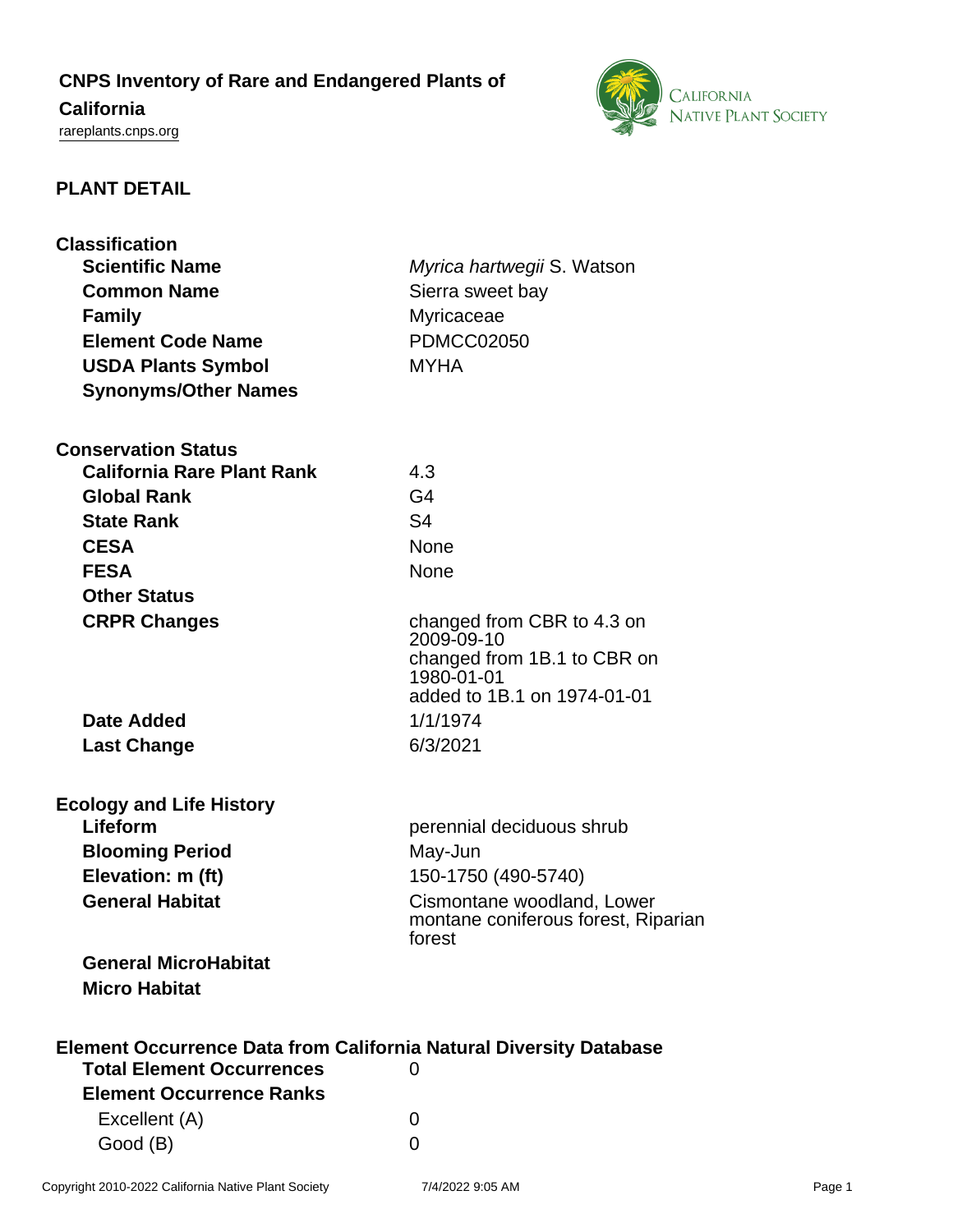| Fair (C)                   |  |
|----------------------------|--|
| Poor (D)                   |  |
| None (X)                   |  |
| Unknown (U)                |  |
| <b>Occurrence Status</b>   |  |
| Historical, $> 20$ years   |  |
| Recent, $<$ 20 years       |  |
| <b>Presence</b>            |  |
| <b>Presumed Extant</b>     |  |
| <b>Possibly Extirpated</b> |  |
| <b>Presumed Extirpated</b> |  |
|                            |  |

#### **Location**

**CA Endemic** Yes

#### **Counties**

Calaveras (CAL), El Dorado (ELD), Mariposa (MPA), Placer (PLA), Tuolumne (TUO)

#### **States**

California (CA)

#### **Quads**

Cherry Lake North (3811918), Devil Peak (3812085), Dorrington (3812033), Leek Spring Hill (3812063), Pollock Pines (3812075), Riverton (3812074), Robbs Peak (3812084), Stanislaus (3812023), Tunnel Hill (3812086), Wawona (3711956)

#### **Notes**

Definitions of codes preceding a county and/or quad:

\* Presumed extirpated

(\*) Possibly extirpated

Species may be present in other areas where conditions are favorable. These data should NOT be substituted for pre-project review or for on-site surveys.

#### **General Notes**

See Proceedings from the American Academy of Sciences 10: 350 (1875) for original description.

#### **Distribution**

#### **Threats**

**Taxonomy**

**Other**

#### **References**